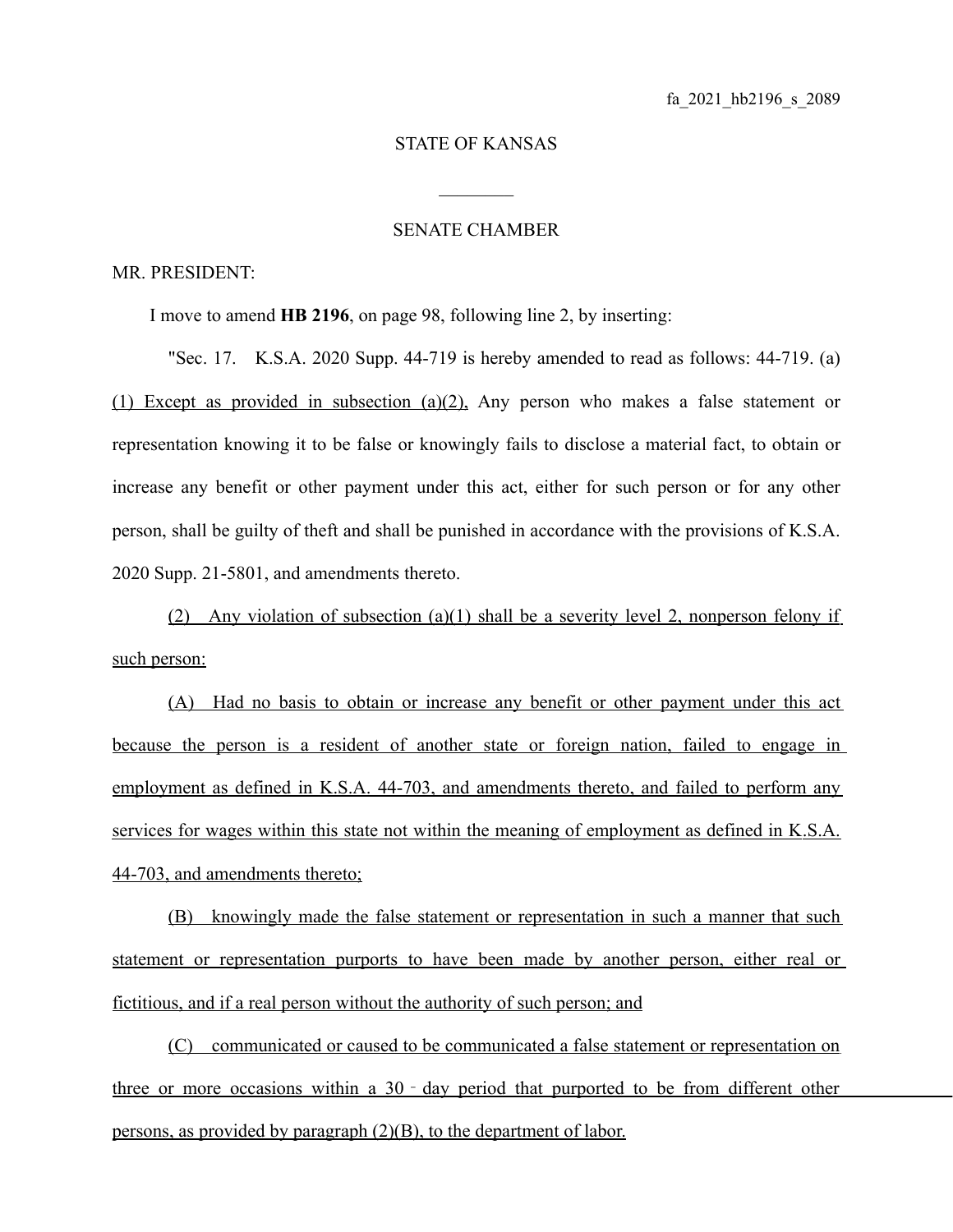(b) Any employing unit or any officer or agent for any employing unit or any other person who makes a false statement or representation knowing it to be false, or who knowingly fails to disclose a material fact, to prevent or reduce the payment of benefits to any individual entitled thereto, or to avoid becoming or remaining subject hereto or to avoid or reduce any contribution or other payment required from an employing unit under this act, or who willfully fails or refuses to make any such contributions or other payment or to furnish any reports required hereunder or to produce or permit the inspection or copying of records as required hereunder, shall be punished by a fine of not less than \$20 nor more than \$200, or by imprisonment for not longer than 60 days, or both such fine and imprisonment. Each such false statement or representation or failure to disclose a material fact and each day of such failure or refusal shall constitute a separate offense.

(c) Any person who willfully violates any provision of this act or any rule and regulation adopted by the secretary hereunder, the violation of which is made unlawful or the observance of which is required under the terms of this act, and for which a penalty is neither prescribed herein or provided by any other applicable statute, shall be punished by a fine of not less than \$20 nor more than \$200, or by imprisonment for not longer than 60 days, or by both such fine and imprisonment, and each day such violation continues shall be deemed to be a separate offense.

(d) (1) Any person who has received any amount of money as benefits under this act while any conditions for the receipt of benefits imposed by this act were not fulfilled in such person's case, or while such person was disqualified from receiving benefits, shall in the discretion of the secretary, either be liable to have such amount of money deducted from any future benefits payable to such person under this act or shall be liable to repay to the secretary for the employment security fund an amount of money equal to the amount so received by such person. After a period of five years, the secretary may waive the collection of any such amount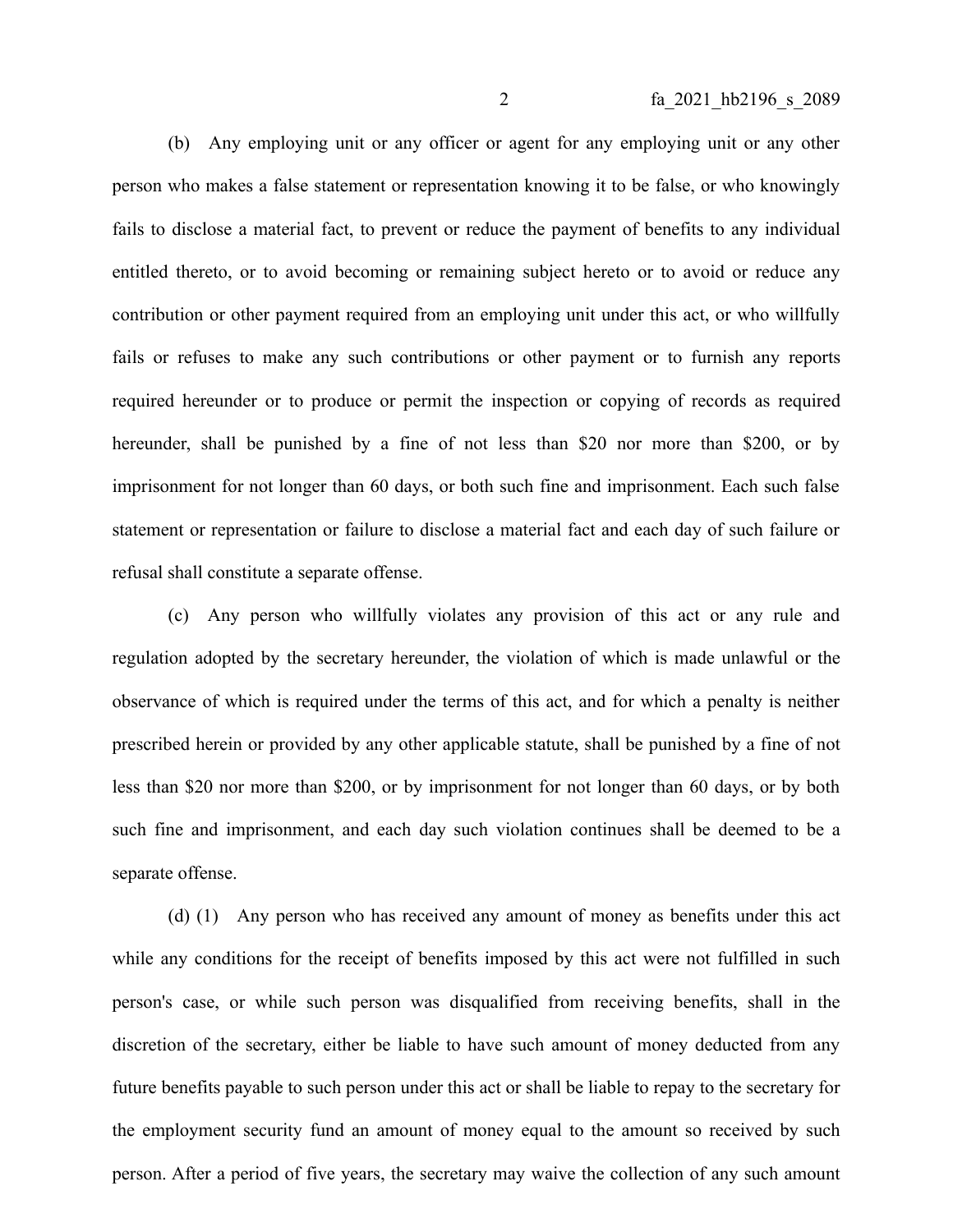of money when the secretary has determined that the payment of such amount of money was not due to fraud, misrepresentation, or willful nondisclosure on the part of the person receiving such amount of money, and the collection thereof would be against equity or would cause extreme hardship with regard to such person. The collection of benefit overpayments which were made in the absence of fraud, misrepresentation or willful nondisclosure of required information on the part of the person who received such overpayments, may be waived by the secretary at any time if such person met all eligibility requirements of the employment security law during the weeks in which the overpayments were made.

(2) Any benefit erroneously paid which is not repaid shall bear interest at the rate of 1.5% per month or fraction of a month. If the benefit was received as a result of fraud, misrepresentation or willful nondisclosure of required information, interest shall accrue from the date of the final determination of overpayment until repayment plus interest is received by the secretary. If the overpayment was without fraud, misrepresentation or willful nondisclosure of required information, interest shall accrue upon any balance which remains unpaid two years after the final determination of overpayment is made and shall continue until payment plus accrued interest is received by the secretary. Interest collected pursuant to this section shall be paid into the special employment security fund, except that interest collected on federal administrative programs shall be returned to the federal government. Upon written request and for good cause shown, the secretary may abate any interest or portion thereof provided for by this subsection (d)(2). Interest accrued may not be paid by money deducted from any future benefits payable to such persons liable for any overpayment.

(3) Unless collection is waived by the secretary, any such amount shall be collectible in the manner provided in K.S.A. 44-717, and amendments thereto, for the collection of past due contributions. The courts of this state shall in like manner entertain actions to collect amounts of money erroneously paid as benefits, or unlawfully obtained, for which liability has accrued under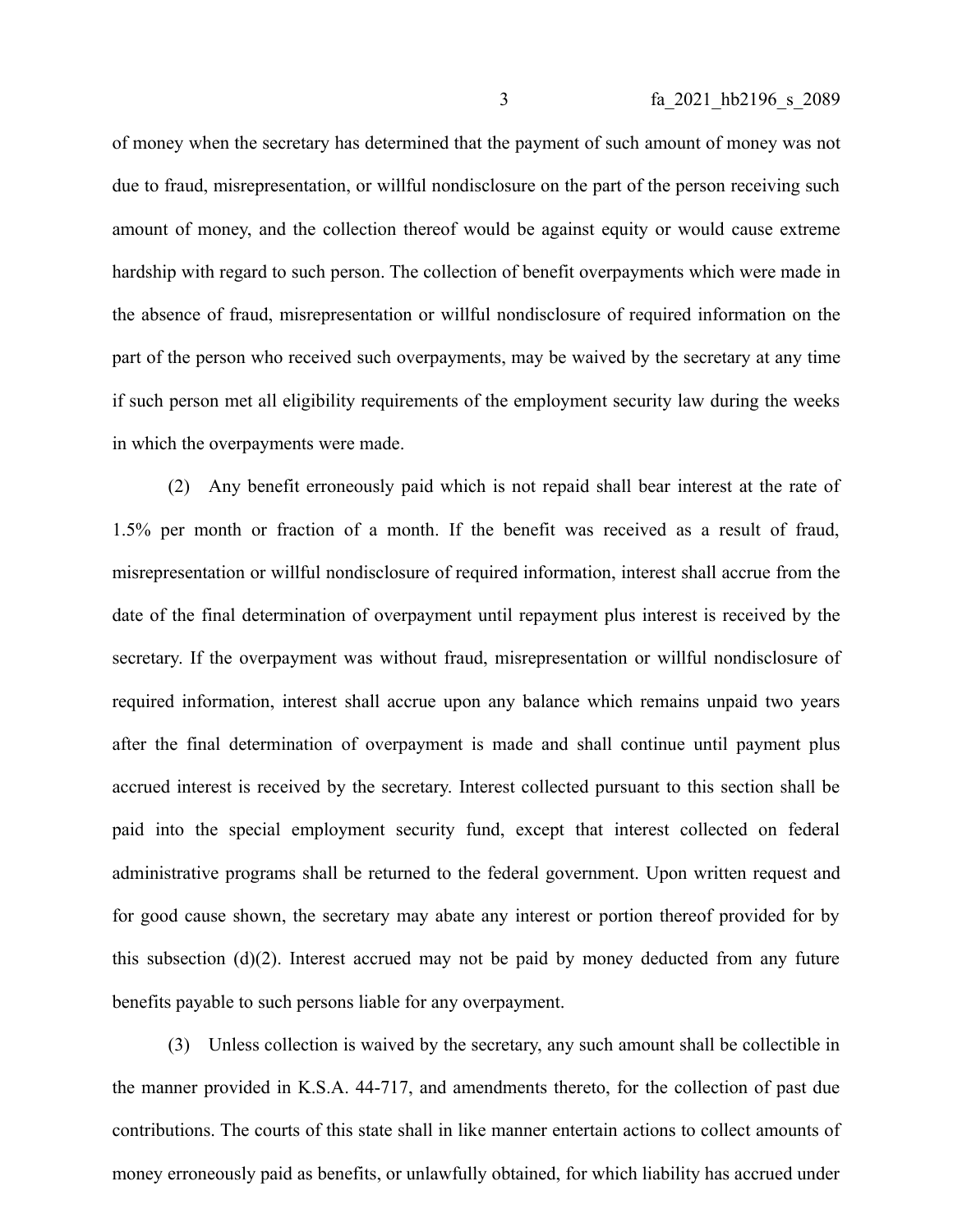the employment security law of any other state or of the federal government.

(4) In cases involving the collection of debts arising from the employment security law, the actual amount received from the United States department of treasury under the treasury offset program or its successor shall be credited to the overpayment and any fee charged by the department of treasury shall be borne by the debtor.

(e) Any employer or person who willfully fails or refuses to pay contributions, payments in lieu of contributions or benefit cost payments or attempts in any manner to evade or defeat any such contributions, payments in lieu of contributions or benefit cost payments or the payment thereof, shall be liable for the payment of such contributions, payments in lieu of contributions or benefit cost payments and, in addition to any other penalties provided by law, shall be liable to pay a penalty equal to the total amount of the contributions, payments in lieu of contributions or benefit cost payments evaded or not paid.

(f) (1) It shall be unlawful for an employing unit to knowingly obtain or attempt to obtain a reduced liability for contributions under K.S.A. 44-710a(b)(1), and amendments thereto, through manipulation of the employer's workforce, or for an employing unit that is not an employing unit at the time it acquires the trade or business, to knowingly obtain or attempt to obtain a reduced liability for contributions under K.S.A. 44-710a(b)(5), and amendments thereto, or any other provision of K.S.A. 44-710a, and amendments thereto, related to determining the assignment of a contribution rate, when the sole or primary purpose of the business acquisition was for the purpose of obtaining a lower rate of contributions, or for a person to knowingly advise an employing unit in such a way that results in such a violation, such employing unit or person shall be subject to the following penalties:

(A) If the person is an employer, then such employer shall be assigned the highest rate assignable under K.S.A. 44-710a, and amendments thereto, for the rate year during which such violation or attempted violation occurred and the three rate years immediately following this rate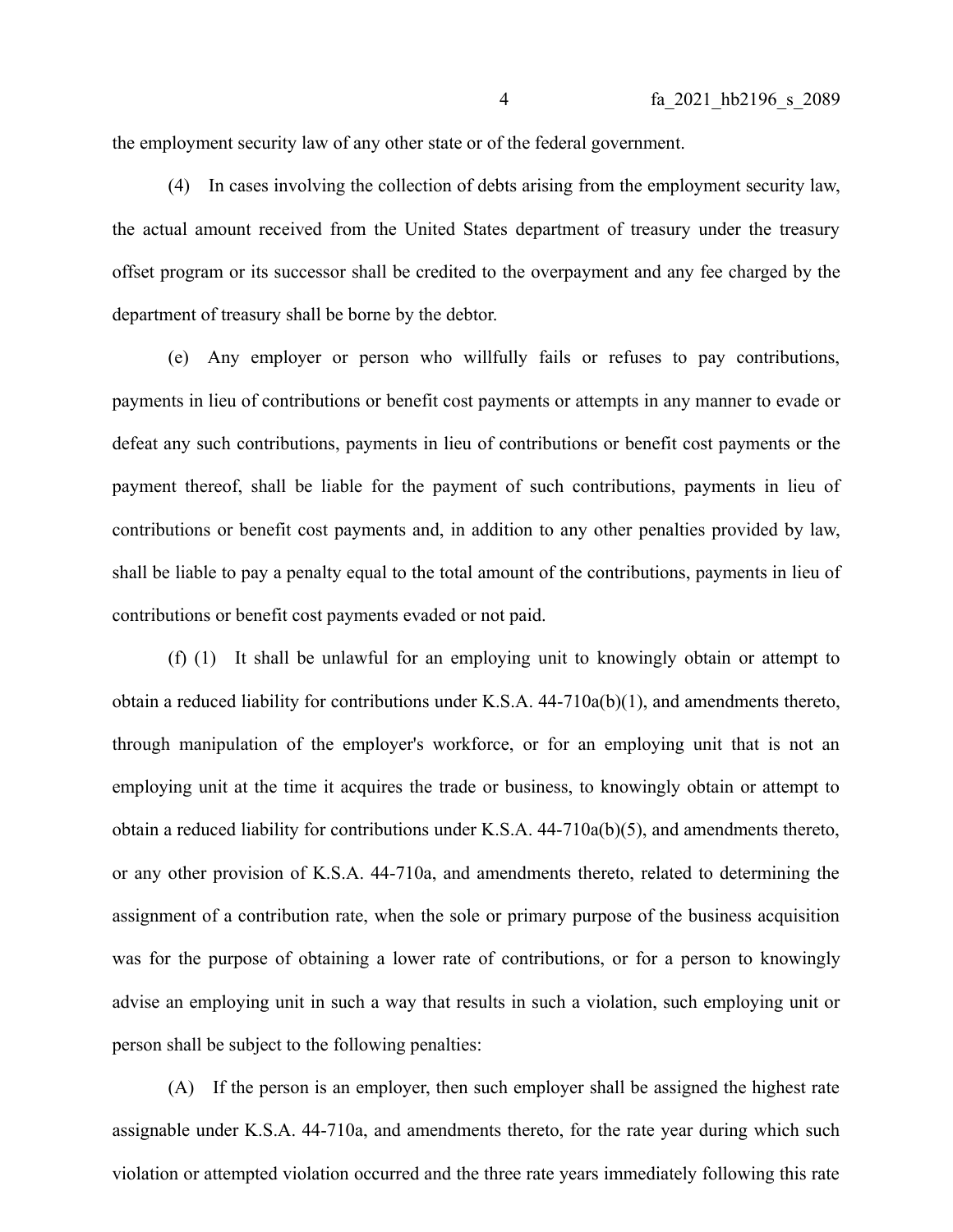year. However, if the employer's business is already at such highest rate for any year, or if the amount of increase in the employer's rate would be less than 2% for such year, then a penalty rate of contributions of 2% of taxable wages shall be imposed for such year. Any moneys resulting from the difference of the computed rate and the penalty rate shall be remitted to the state treasurer in accordance with the provisions of K.S.A. 75-4215, and amendments thereto. Upon receipt of each such remittance, the state treasurer shall deposit the entire amount in the state treasury to the credit of the special employment security fund.

(B) If the person is not an employer, such person shall be subject to a civil money penalty of not more than \$5,000. All fines assessed and collected under this section shall be remitted to the state treasurer in accordance with the provisions of K.S.A. 75-4215, and amendments thereto. Upon receipt of each such remittance, the state treasurer shall deposit the entire amount in the state treasury to the credit of the special employment security fund.

(2) For purposes of this subsection, the term "knowingly" means having actual knowledge of or acting with deliberate ignorance or reckless disregard for the prohibition involved.

(3) For purposes of this subsection, the term "violates or attempts to violate" includes, but is not limited to, any intent to evade, misrepresentation or willful nondisclosure.

(4) (A) In addition to, or in lieu of, any civil penalty imposed by paragraph (1) if, the director of employment security or a special assistant attorney general assigned to the department of labor, has probable cause to believe that a violation of this subsection (f) should be prosecuted as a crime, a copy of any order, all investigative reports and any evidence in the possession of the division of employment security which relates to such violation, may be forwarded to the prosecuting attorney in the county in which the act or any of the acts were performed which constitute a violation of this subsection (f). Any case which a county or district attorney fails to prosecute within 90 days shall be returned promptly to the director of employment security. The